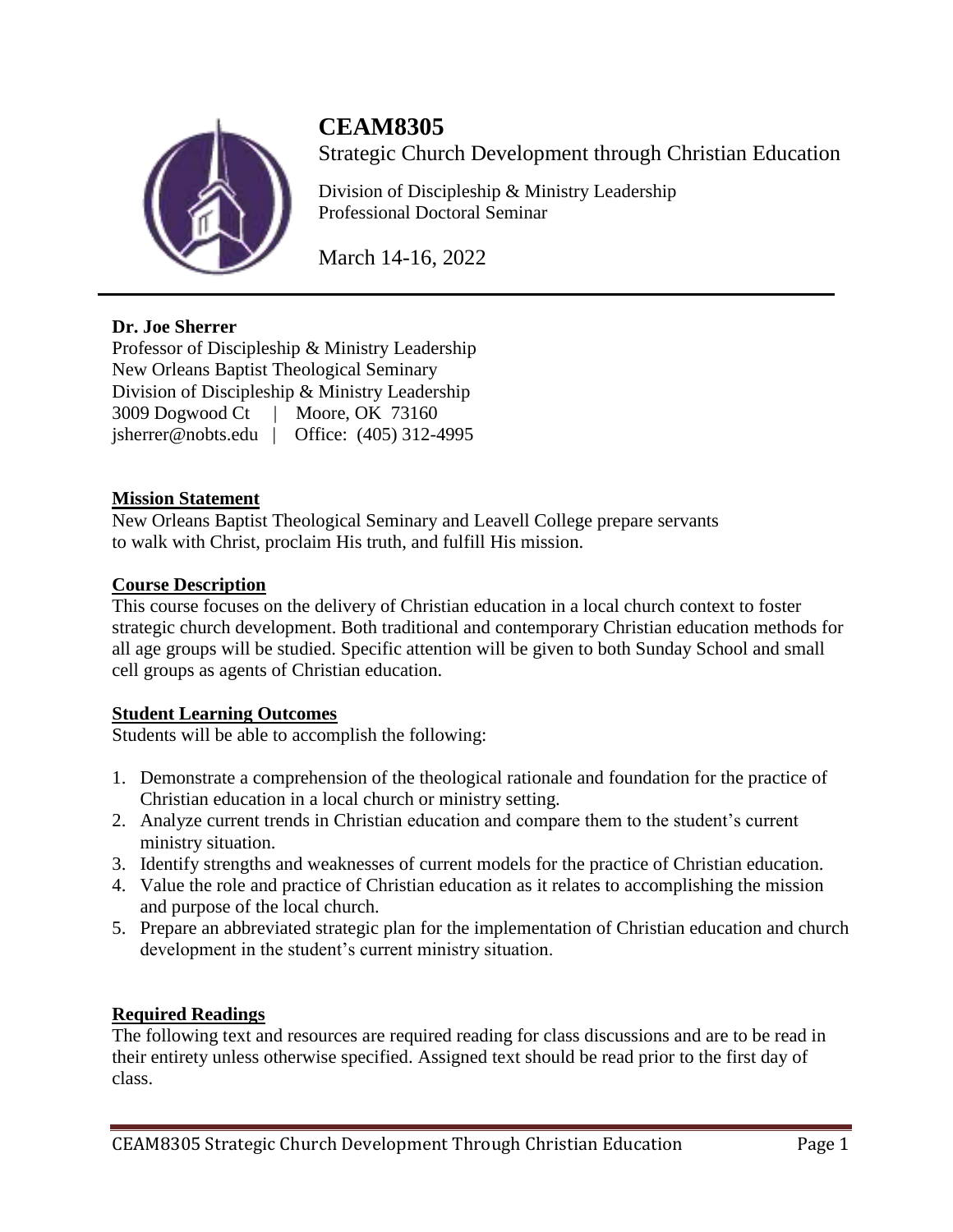#### **Read each of the following** *textbooks***:**

- Estep, James R., and Mark Maddix. *Practicing Christian Education: An Introduction for Ministry*. Grand Rapids, MI: Baker Publishing, 2017. (ISBN 978-0801030963)
- Anthony, Michael, and Warren S. Benson. *Exploring the History and Philosophy of Christian Education: Principles for the 21st Century*. Eugene, OR: Wipf & Stock Publishers, 2003 (printed 2011). (ISBN 978-1610977326)
- Malphurs, Aubrey. *Advanced Strategic Planning: A 21st -Century Model for Church and Ministry Leaders,* 3rd ed*.* Grand Rapids, MI: Baker, 2013. (ISBN 978- 0801014550)

**Preview the following** *assessment resources*. Choose **one** that best fits your ministry context as you develop a **strategy or strategic process** to shape your Christian Education ministry. Alternatives may be used with permission from the instructor. (Please request prior to use. Provide the bibliographic information through email correspondence.)

- Easum, Bill. *The Complete Church Ministry Audit*. Nashville, TN: Abingdon Press, 2006 978-0687497508
- Mancini, Will. *Church Unique: How Missional Leaders Cast Vision, Capture Culture, and Create Movement*. San Francisco: Jossey-Bass, 2008. 978-0787996833
- Stetzer, Ed, and Thom S. Rainer. *Transformational Church: Creating a New Scorecard for Congregations.* Nashville: Broadman and Holman, 2010. 978-1433669309

#### **One of the following** *practitioner resources* **will be assigned to be reviewed.**

- Boren, M. Scott. *Making Cell Groups Work,* Houston, TX: Cell Group Resources, 2002.
- Braddy, Ken. *Breathing Life into Sunday School: 12 Essentials To Revive Your Most Important Ministry*. Nashville, TN: LifeWay, 2019.
- Donahue, Bill, and Russ G Robinson. *Building a Life-Changing Small Group Ministry*. Grand Rapids, MI: Zondervan, 2012.
- Osborne, Larry. *Sticky Church*, Grand Rapids: Zondervan, 2008.
- Parr, Steve. *Sunday School that Really Works: A Strategy for Connecting Congregations to Communities.* Grand Rapids, MI: Kregel Publishers, 2010.
- Surratt, Chris. *Leading Small Groups: How to Gather, Launch, Lead, and Multiply Your Small Group*. Nashville: B&H Publishing Group, 2019.

Taylor, Allan. *Sunday School in HD* Nashville: Broadman and Holman, 2009.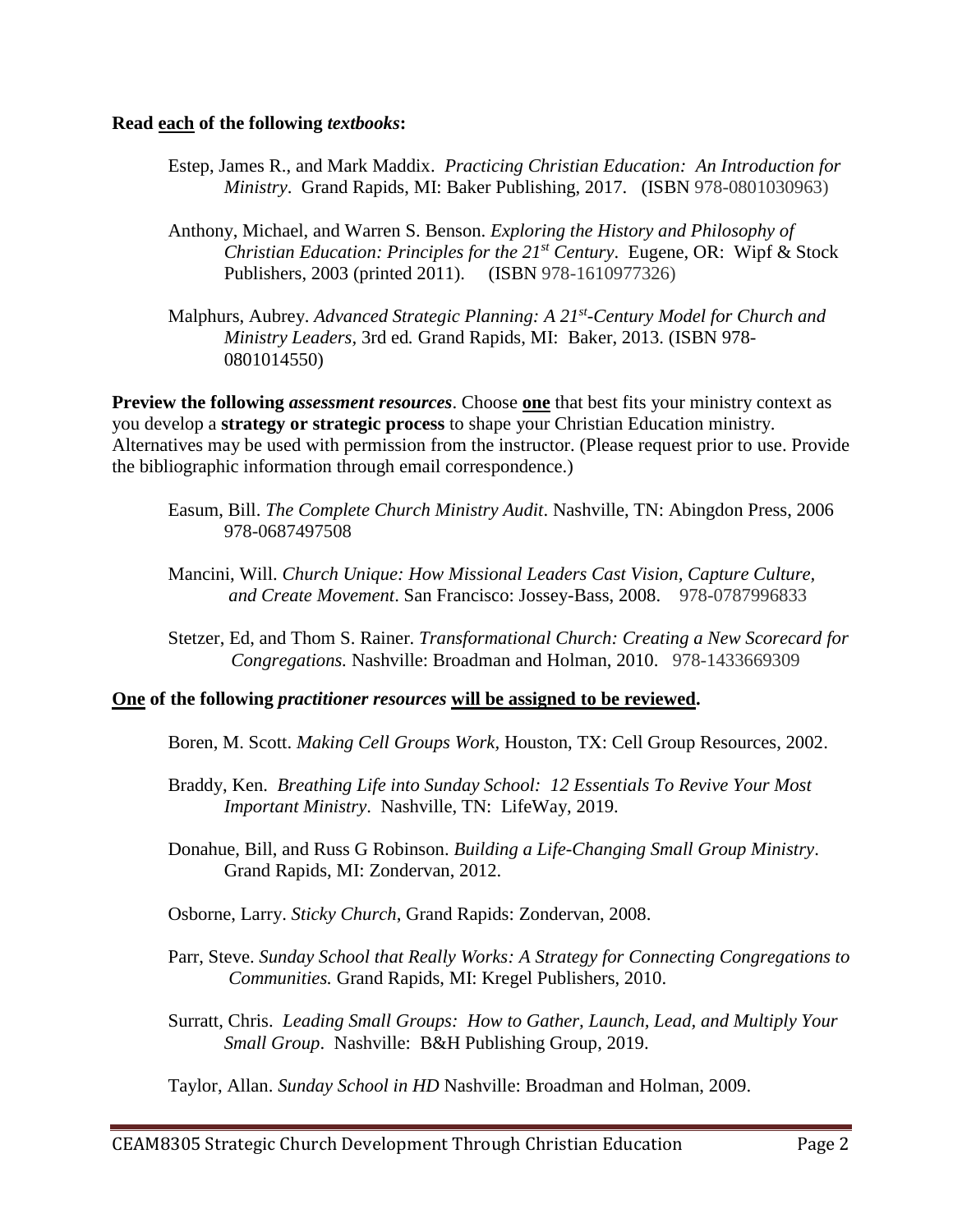Wilson, Darryl. Disciple-Making Encounters: Revolutionary Sunday School. Abbotsford, WI: Aneko Press, 2017.

#### **Recommended** *strategy planning resources***: In addition to the Malphurs' text above, the following texts may be considered in the development of a strategic plan.**

- Hawkins, Greg, and Cally Parkinson. *Reveal: Where Are You?* Barrington, IL: Willow Creek Association, 2007
- Mims, Gene. *The Kingdom Focused Church.* Nashville,TN: Broadman and Holman, 2003.
- Yount, William. *The Teaching Ministry of the Church*, 2<sup>nd</sup> ed. Nashville: B&H Publishing Group, 2008.

#### **Assignments and Evaluation Criteria**

The following learning activities and assessments are to be completed as described below by the scheduled dates. All written assignments will be submitted through Blackboard.

#### **Course Assignments**

#### *Before the Seminar*

- 1. **Church Ministry Analysis**: Each student will analyze either his/her current church or a prior church in which he/she is/was active with regard to the church's practice of Christian education. Specific attention is to be given to the church's development and implementation of the theological rationale for the educational ministry (including Sunday School, small groups, discipleship groups, age group gatherings, mission organizations, or other education programs.) Assessment of the Christian education model followed by the church/ministry and its ministry is to be provided. The educational ministry of the church is also to be evaluated with regard to: 1) biblical integrity, 2) theological soundness, 2) implementation of the five functions of the church, 3) budget allocation, and 4) value to the church. The analysis should be a total of eight complete pages. **Submit through Blackboard no later than March 13, 2022.**
- *2.* **Ten Questions from Textbook Readings**: Students will read the assigned textbooks prior to class and be prepared to present and defend stated approaches to church assessment and strategies for growth and/or health during class discussion. Prior to the seminar, using the textbook readings, each student will write a definition of Christian Education and explain the relationship of Christian Education to discipleship and spiritual formation. Student will also generate a list of 10 questions from the reading assignments. Proposed questions should reflect significant concepts addressed in the texts and the implications to various ministry contexts. Submit both the definition of Christian education and the ten questions. **Submit through Blackboard no later than March 13, 2022.**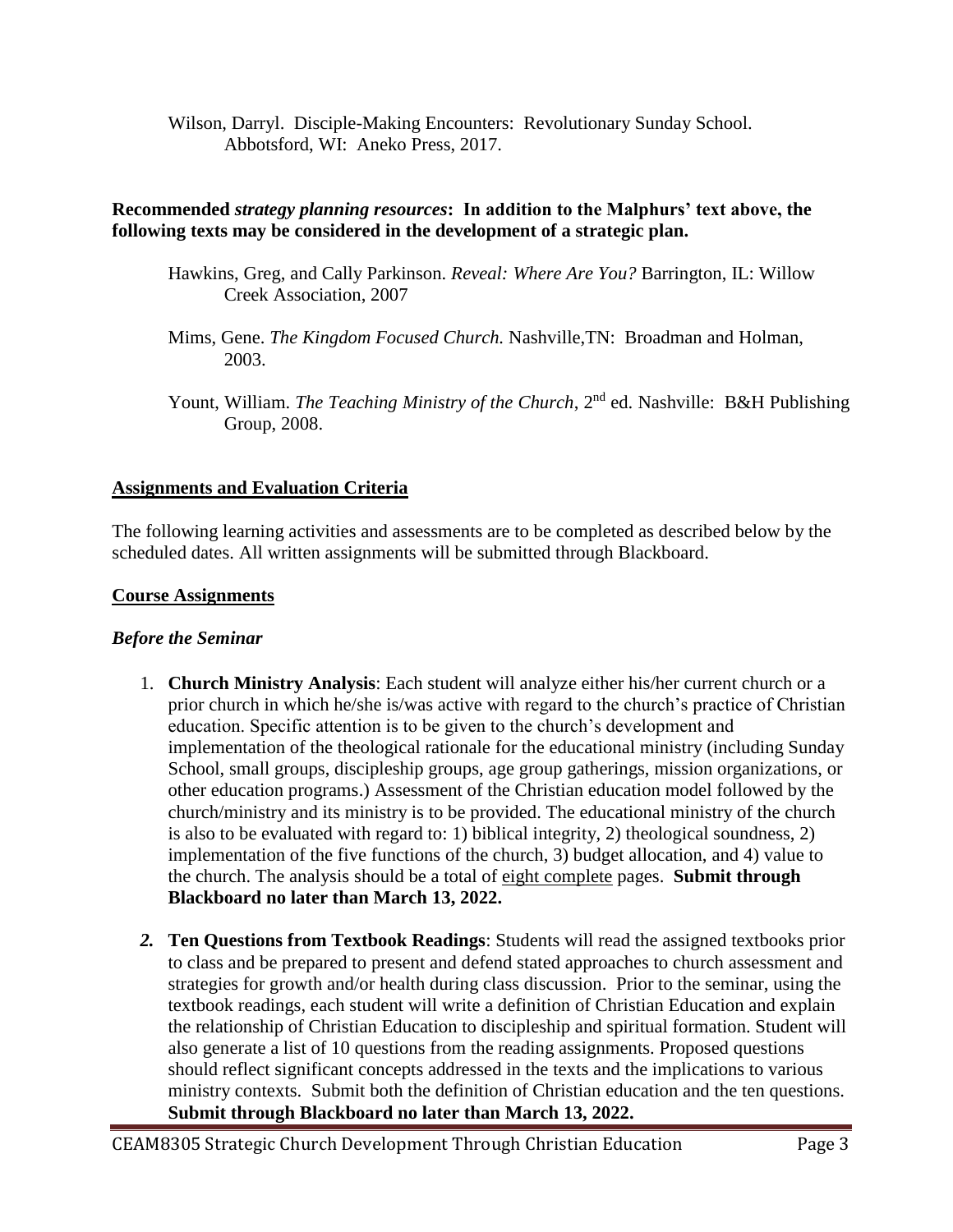*3.* **Book Summary:** Each student will complete a four-page summary and review of a specific assigned textbook (one of the practitioner resources) using a **template** supplied by the professor. Copies will be provided to all seminar participants via Blackboard. Students will be expected to lead a class discussion regarding the contents of the assigned text. Assignments will be made by February 1, 2022.

Each summary should include a brief summary of the book, key ideas and principles, strengths and weaknesses of the author's position, points of agreement and disagreement. The application insert should be related to the student's personal ministry context and should identify at least five potential application points. Headlines and bullet points should be cited on the reverse side with adequate space for notes by class members. Summaries should be available online but be prepared to distribute copies to other participants in the seminar. **Submit through Blackboard no later than March 13, 2022.**

4. *Resource Review:* Examine resources linked to Baptist state conventions, Lifeway, and other Christian education sites that you may discover. Identify at least five tools, training venues, or planning manuals that are available and that you would consider using for your church or ministry. Summarize these resources on a one or two page list and submit through Blackboard. **Submit through Blackboard no later than March 13, 2022.**

#### *During the Seminar*

- 5. **Textbook Presentation and Discussion**: Each student will present the key ideas, theological framework, and practical applications addressed in an assigned textbook chapter(s). Students will make their chapter(s) summary available through Blackboard and be expected to lead a class discussion regarding the contents of the assigned material (see Assignment #5). Individual assignments will be made by the professor before the class via e-mail.
- 6. **Seminar Participation:** Students are expected to be active participants in all sessions of the seminar. Note: The seminar actually begins with the receipt of the syllabus and continues until all assignments are completed and submitted. The seminar does not consist only of the class time component.

#### *Following the seminar*

7. **Theological Rationale Paper**: Each student will prepare a four-page paper presenting a theology for Christian education. The purpose of the paper is to have the student demonstrate the theological rationale and foundation for the practice of Christian education in a local church or ministry setting. **Due April 30, 2022. In addition** this paper is to be submitted to the ProDoc Writing Assessment Coordinator for a review of grammar, writing style, and Turabian formatting. Please email the assignment in a Word document format to Ms. Phyllis Garrett, pearrett@nobts.edu. She will evaluate the document by inserting comments and email the edited document back to the student.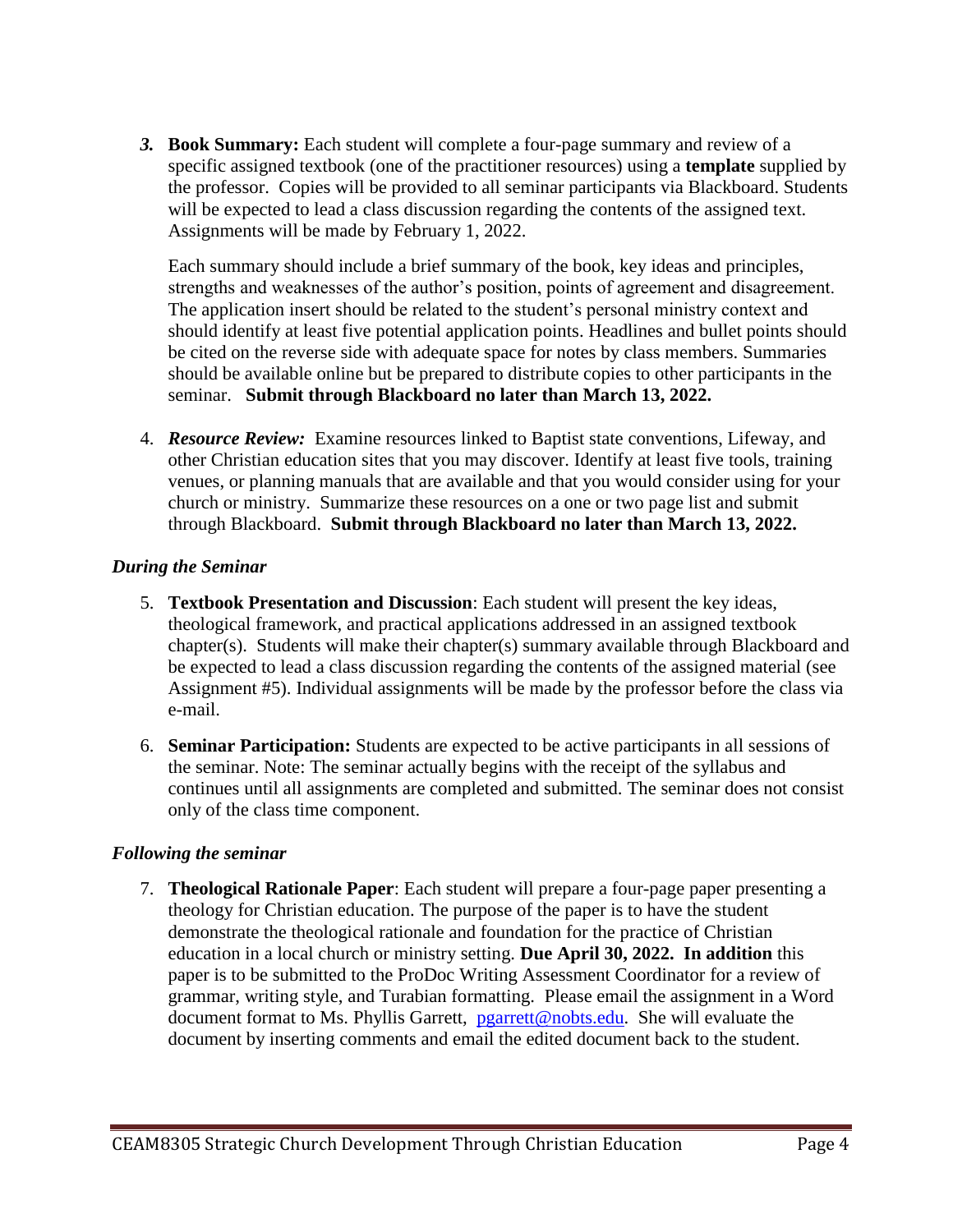- *8.* **Annotated Bibliography**: Create an annotated bibliography of sources that inform the philosophy and strategy for Christian Education in your church or ministry. Each entry should be a 4-6 sentence single-spaced paragraph. A minimum of twelve (12) sources including course textbooks should be cited. Each annotated bibliographic entry should contain the correct format Turabian format. Each annotation that follows should contain your appraisal and considerations of the text, not just a synopsis of the text. **Due April 30, 2022.**
- 9. **Abbreviated Strategic Ministry Plan:** Each student will prepare an abbreviated strategic ministry plan for his/her church or ministry situation. Instructions will be provided during the on-campus portion of the seminar with regard to the scope and length of the report. It is anticipated that the paper will follow a format created from a synthesis of the presented material. **Due April 30, 2022.**

### **Seminar Evaluation**

| <b>Church Ministry Analysis</b> | 10%  |
|---------------------------------|------|
| Ten Questions & Definition      | 10%  |
| Book Summary & Presentation     | 10%  |
| <b>Resource Review</b>          | 5%   |
| <b>Seminar Participation</b>    | 10%  |
| <b>Theological Paper</b>        | 15%  |
| <b>Annotated Bibliography</b>   | 15%  |
| <b>Strategic Ministry Plan</b>  | 25%  |
|                                 | 100% |

Use Turabian (current edition) for all writing assignments for this seminar. Papers will be graded based on 70% content and 30 % form, spelling and grammar. **All assignments are expected to be submitted on time. Late assignments will incur a late penalty for the grade.**

#### **Directed Study:**

Students who choose to take this course as a Directed Study are expected to complete all the class assignments as detailed. Students are also required to complete three additional assignments to compensate for the "lost" seat time. All are due by the end of the trimester. 1. Choose one book from the required and write a summary and reaction paper 5-7 pages in length. 2. Select an additional book from the assigned area and produce a second summary. 3. Expand assignment #2 to include a brief paragraph on each of the questions you identified. Explain why you selected the question and how you might answer the question now that you have completed the reading.

#### **Assignment Formatting**

- Unless otherwise noted, type all assignments according to Turabian format.
- All papers must be written in third person.
- Use 12 point Times New Roman font.
- Use the same number of references as assigned pages.
- Use correct spelling and grammar.
- Use proper pagination.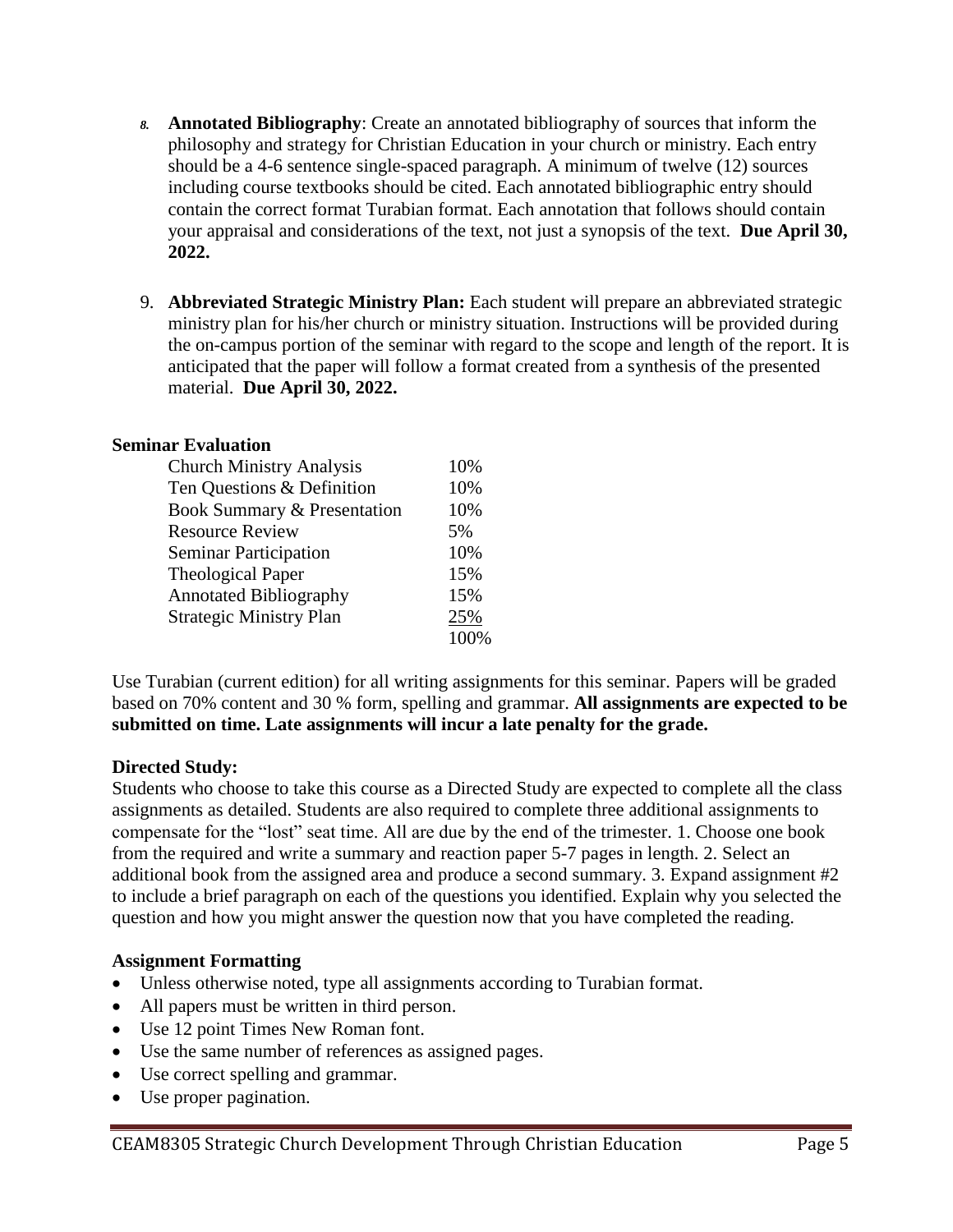- Include your name on the *Cover Page*.
- Write the *full* assignment.

#### **Class Schedule**

The seminar is scheduled to meet from 1:00 to 9:00 p.m. (Central Daylight Saving Time) on Monday, March 14, 2022 and 8:00 a.m. - 4:00 p.m. Tuesday and Wednesday, March 15-16, 2022. All times are Central Daylight Saving Time and include breaks and meal times.

A detailed, but tentative schedule will be posted on Blackboard approximately one week before the seminar.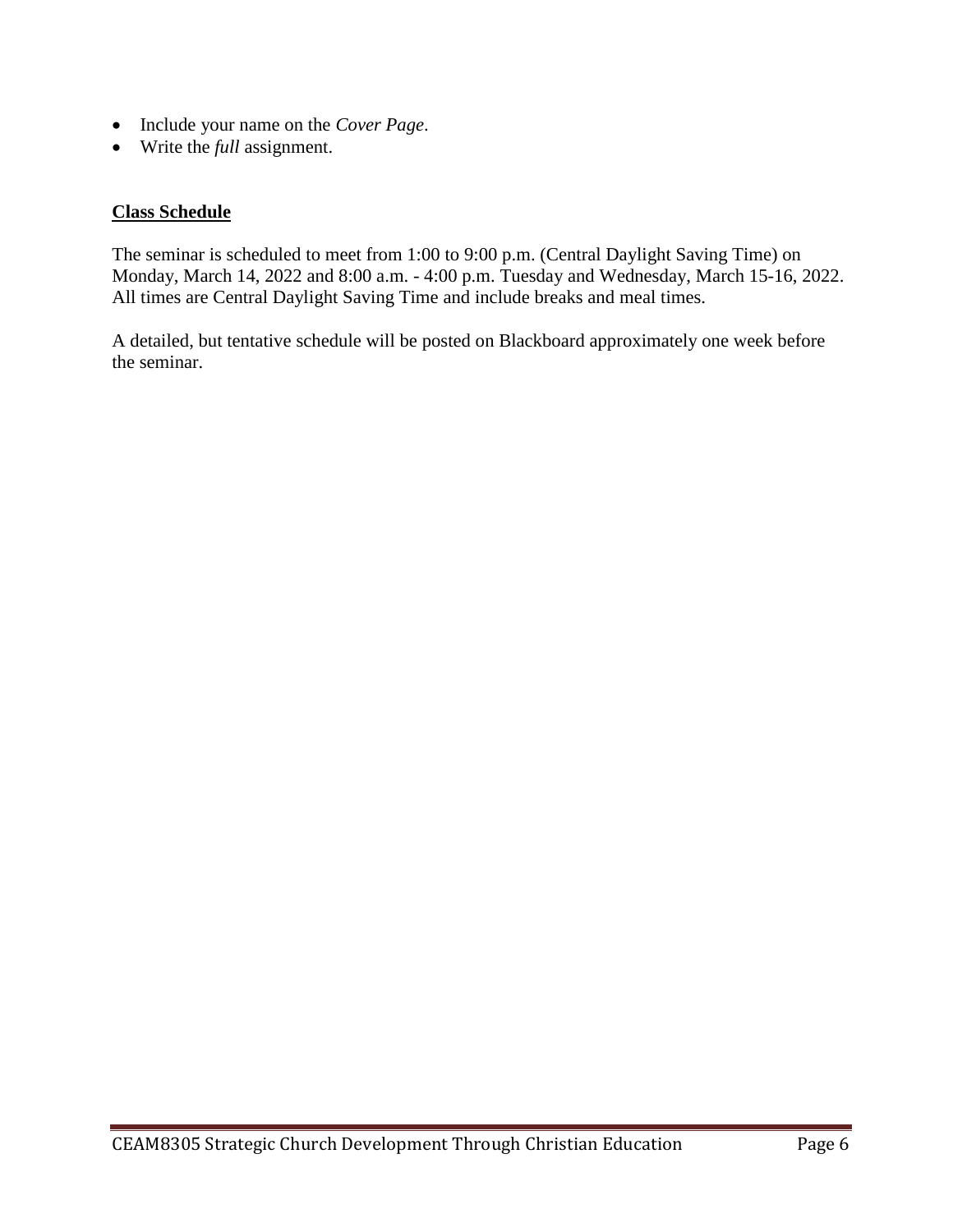#### **Selected Bibliography**

Anderson, Philip and Phoebe Anderson. *The House Church*. Nashville: Abingdon, 1975.

- Anthony, Michael J. and Warren S. Benson. *Exploring the History and Philosophy of Christian Education: Principles for the 21st Century. Eugene: Oregon:* Wipf & Stock Publishers, 2003.
- Arnold, Jeffrey. *Seven Tools for Building Effective Groups*. Colorado Springs: NavPress, 1997.

\_\_\_\_\_\_\_\_. *The Big Book of Small Groups*. Downers Grove: InterVarsity, 1994.

Barrett, Lois. *Building the House Church*. Kitchener: Herald, 1986.

Coleman, Lyman. *Small Group Training Manual*. Littleton, CO: Serendipity, 1991.

- Coleman, Robert Emerson. *The Great Commission Lifestyle: Conforming Your Life to Kingdom Priorities.* Grand Rapids: F.H. Revell, 1992.
- Donahue, Bill. *Leading Life-Changing Small Groups*. Grand Rapids, MI: Zondervan, 2002
- Duewel, Wesley L. *Touch the World Through Prayer*. Grand Rapids: F. Asbury, 1986.
- Edgemon, Roy T. & Steve Williams. *Leading Discipleship in a Church: 1997-98*. Nashville: Baptist Sunday School Board, 1996.

\_\_\_\_\_\_\_\_. *Leading Discipleship in a Church*. Nashville: Baptist Sunday School Board, 1997.

- Easum, Bill. *The Complete Church Ministry Audit*. Nashville,TN: Abingdon Press, 2006
- Estep, James R., Michael J. Anthony, and Gregg R. Allison. *A Theology for Christian Education*. Nashville: B & H Publishing Group, 2008
- Galloway, Dale. *20 20 Vision: How to Create a Successful Church With Lay Pastors and Cell Groups*. Portland, OR: Foundations of Hope, 1986.
- Getz, Gene A. and Charles R. Swindoll. *The Walk: Growing into the Fullness of Christ*. Nashville: Broadman and Holman, 2000.
- Gorman, Julie A. *Community That is Christian: A Handbook on Small Groups*. Wheaton: Victor, 1993.
- Hadaway, C. Kirk, Stuart A. Wright, and Francis M. DuBose. *Home Cell Groups and House Churches*. Nashville: Broadman, 1987.
- Hawkins, Greg, and Cally Parkinson. *Reveal: Where Are You?* Barrington, IL: Willow Creek Association, 2007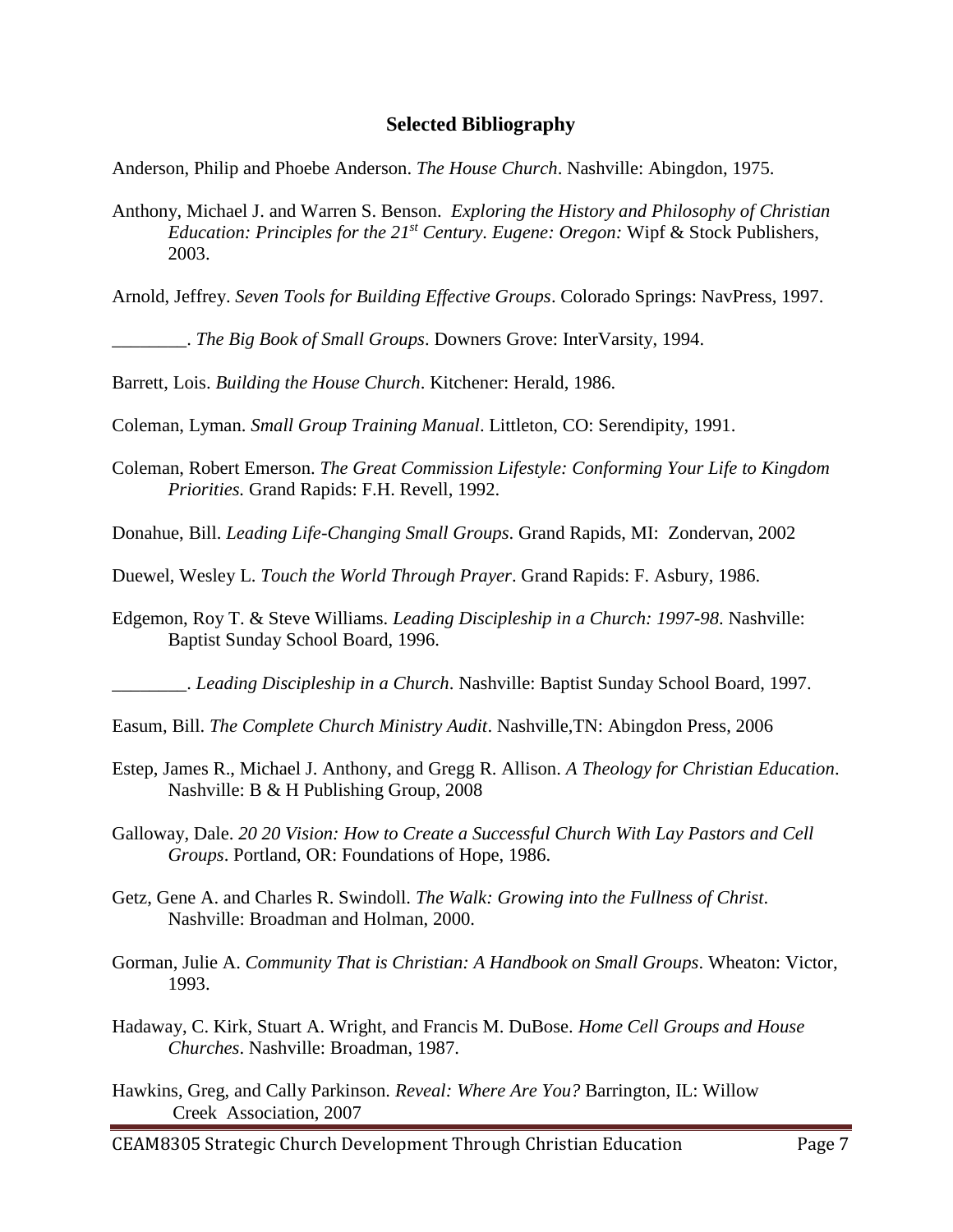- Hellelbein, Frances, Marshall Goldsmith, and Richard Beckhard, eds. *The Leader of the Future: New Visions, Strategies, and Practices for the Next Era*. San Francisco: Jossey-Bass, 1996.
- Hemphill, Ken. *Revitalizing the Sunday Morning Dinosaur*. Nashville: Broadman and Holman, 1996.

\_\_\_\_\_\_\_\_ and Bill Taylor. *Ten Best Practices To Make Your Sunday School Work*. Nashville: LifeWay, 2001.

- Hemphill, Ken, and R. Wayne Jones. *Growing an Evangelistic Sunday School*. Nashville: Broadman Press, 1989.
- Icenogle, Gareth Weldom. *Biblical Foundation for Small Group Ministry*. Downers Grove: InterVarsity, 1994.
- Knight, George R. Philosophy & Education: An Introduction to Christian Perspective, 4<sup>th</sup> ed. Berrin Springs, MI: Andrew University Press, 2006.
- Long, Jimmy. *Small Group Leaders' Handbook: The Next Generation*. Downers Grove: InterVarsity, 1995.
- Mack, Michael C. *The Synergy Church: A Strategy for Integrating Small Groups and Sunday School.* Grand Rapids: Baker, 1996.
- Mallory, Sue. *The Equipping Church: Serving Together to Transform Lives*. Grand Rapids, MI: Zondervan, 2001.

\_\_\_\_\_\_\_\_ and Brad Smith. *The Equipping Church Guidebook*. Grand Rapids, MI: Zondervan, 2001.

Malphurs, Aubrey. *Advanced Strategic Planning: A New Model for Church and Ministry Leaders,* 2nd ed*.* Grand Rapids, MI: Baker, 2005.

\_\_\_\_\_\_\_\_*. Developing a Vision for Ministry in the Twenty-first Century*. Grand Rapids: Baker, 1992.

- Mancini, Will. *Church Unique: How Missional Leaders Cast Vision, Capture Culture, and Create Movement*. San Francisco: Jossey-Bass, 2008
- McBride, Neal F. *How To Build A Small Groups Ministry*. Colorado Springs, CO: NavPress, 1995.
- McIntosh, Gary. *Make Room for the Boom…or Bust: Six Models for Reaching Three Generations. Tarrytown,* NY: Revell, 1997.

Mims, Gene. *Kingdom Principles for Church Growth* (rev.). Nashville: LifeWay, 2001.

CEAM8305 Strategic Church Development Through Christian Education Page 8